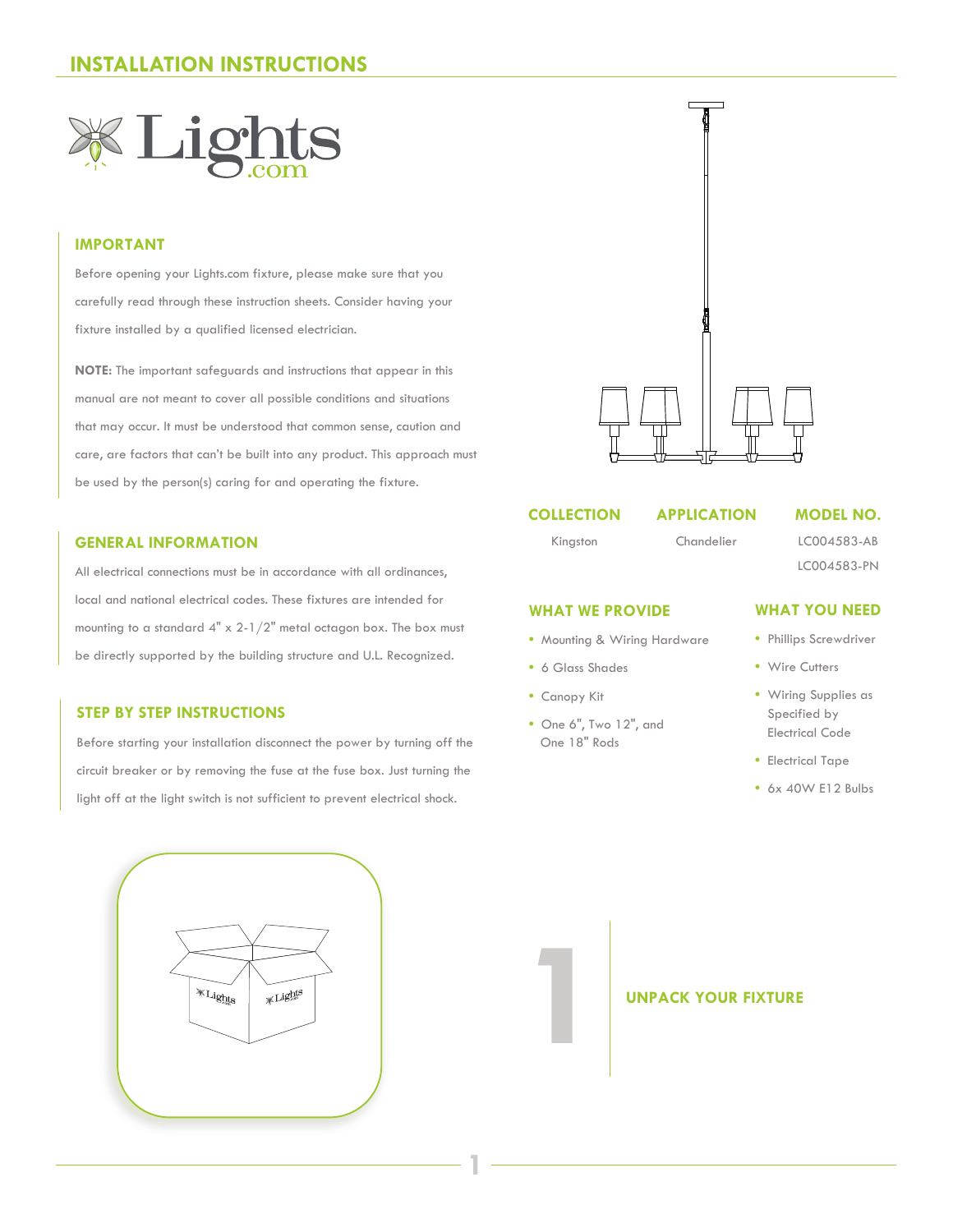



**PREPARE FIXTURE AND MOUNTING PLATE**<br>Remove the mounting plate from the canopy by unscrew<br>the side screws from the canopy. Remove the mounting plate from the canopy by unscrewing the side screws from the canopy.





### **INSTALL MOUNTING PLATE**

If there is an existing fixture, remove it. Expose the supply wires from the J-box. Insert supply wires through the **INSTALL MOUNTING PLATE**<br>
If there is an existing fixture, remove it. Expose the suppl<br>
wires from the J-box. Insert supply wires through the<br>
mounting plate. Secure mounting plate using two Phillips<br>
head screws provided. head screws provided. Hand tighten to secure.



# **INSTALL THREADED PIPE & FIXTURE STEM**

Insert the wires through the bottom of the threaded pipe and out through the fixture loop. Then, slide the stem down onto the top of the fixture frame and install the threaded pipe into the center coupler. **Note: Hold fixture wires up while turning the fixture loop and threaded pipe onto the coupler to avoid twisting and tangling of the wires.**  Hand tighten to secure.

**4**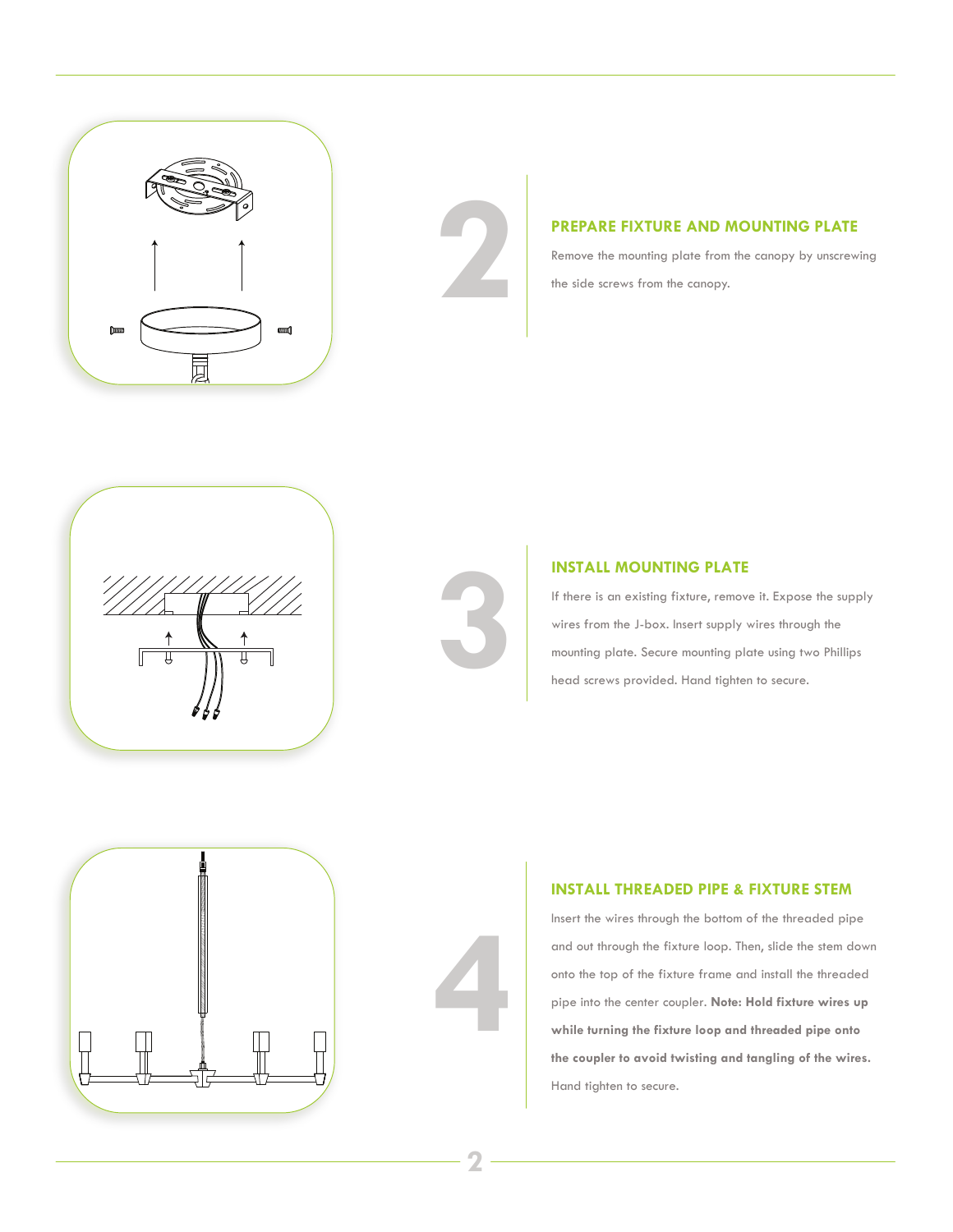

### **DETERMINE HEIGHT**

Measure fixture to desired height. Please note this must be done in 6" increments. Once determined, insert the wire through the fixture loop then one rod at a time. Then thread the rods together once completed. At the top of the last rod, thread the other fixture loop on the end. Then, using the adjustable chain link, connect the fixture loop to the center column. On the other side of the rod, using the second adjustable chain link, connect the fixture loop to the canopy. Secure both adjustable chain links by hand tightening the threaded coupler. Cut power supply cord leaving at least 12" to 18" above the canopy for minor adjustments. **Note: After connecting rods to desired height you should have a fixture loop on each end.** 



**5**

### **MAKE WIRE CONNECTIONS**

Connect BLACK fixture wire to the BLACK supply wire and WHITE fixture wire to the WHITE supply wire. Connect the fixture GROUND wire to the J-Box GROUND wire. Secure all connections with the supplied wire nuts and electrical tape (not supplied). Tuck all wires carefully into the J-Box.



**74 INSTALL FIXTURE TO THE MOUNTING PLATE**<br>Position canopy over the mounting plate. Align the holes w<br>side of canopy and secure with the supplied screws. Position canopy over the mounting plate. Align the holes with the side of canopy and secure with the supplied screws.